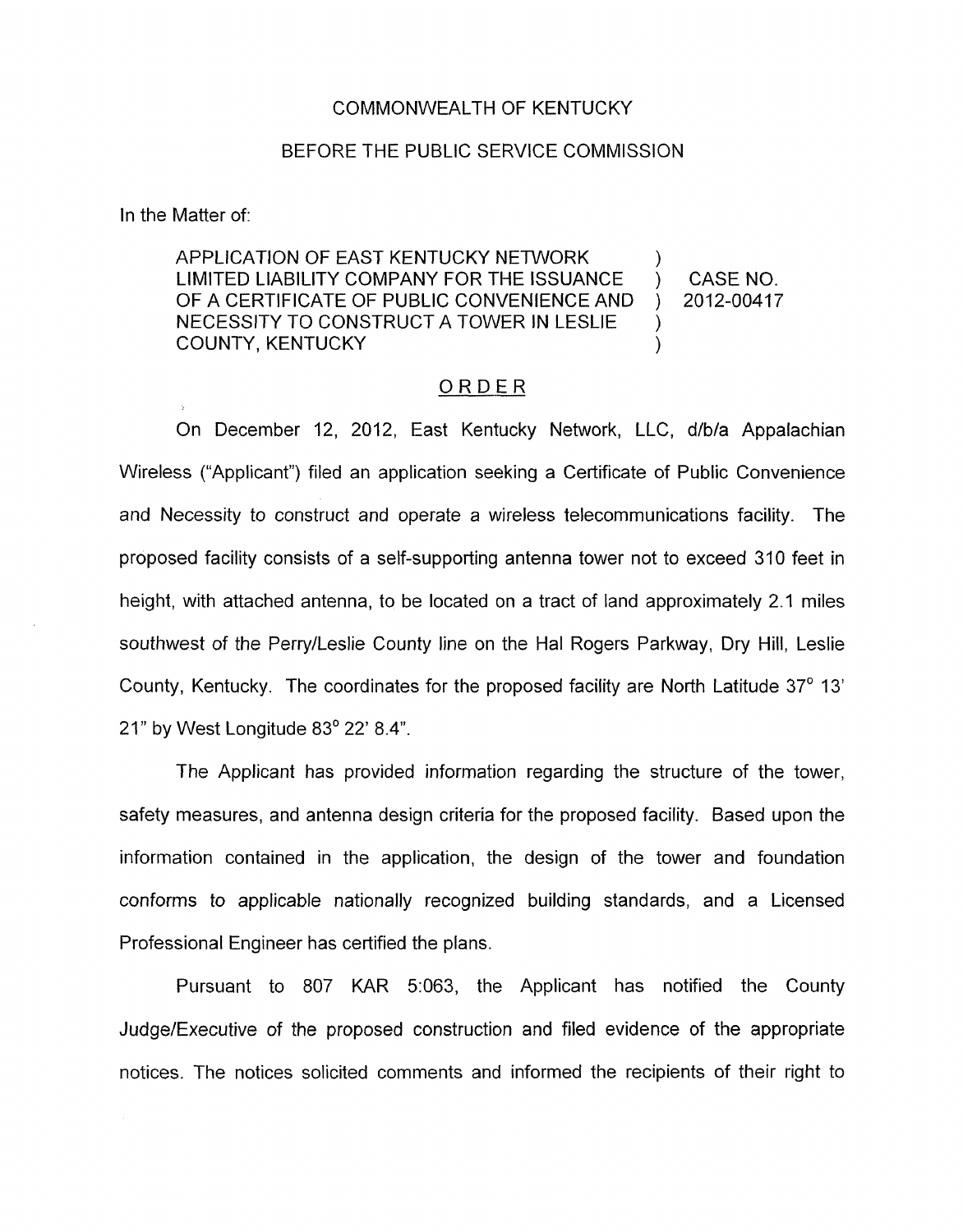request intervention. To date, no public comments have been filed with the Commission.

The Applicant has filed applications with the Federal Aviation Administration ("FAA") and the Kentucky Airport Zoning Commission ("KAZC") seeking approval for the construction and operation of the proposed facility. Both decisions are pending.

The Commission, having considered the evidence of record and being otherwise sufficiently advised, finds that the Applicant has demonstrated that a facility is necessary to provide adequate utility service and, therefore, that a Certificate of Public Convenience and Necessity to construct the proposed facility should be granted.

Pursuant to KRS 278.280, the Commission is required to determine proper practices to be observed when it finds, upon complaint or on its own motion, that the facilities of any utility subject to its jurisdiction are unreasonable, unsafe, improper, or insufficient. To assist the Commission in its efforts to comply with this mandate, the Applicant should notify the Commission if it does not use this antenna tower to provide service in the manner set out in its application and this Order. Upon receipt of such notice, the Commission may, on its own motion, institute proceedings to consider the proper practices, including removal of the unused antenna tower, which should be observed by the Applicant.

IT IS THEREFORE ORDERED that:

1. The Applicant is granted a Certificate of Public Convenience and Necessity to construct a wireless telecommunications facility. The proposed facility consists of a self-supporting antenna tower not to exceed 310 feet in height, with attached antenna, and is to be located on a tract of land approximately 2.1 miles

-2- Case No. 2012-00417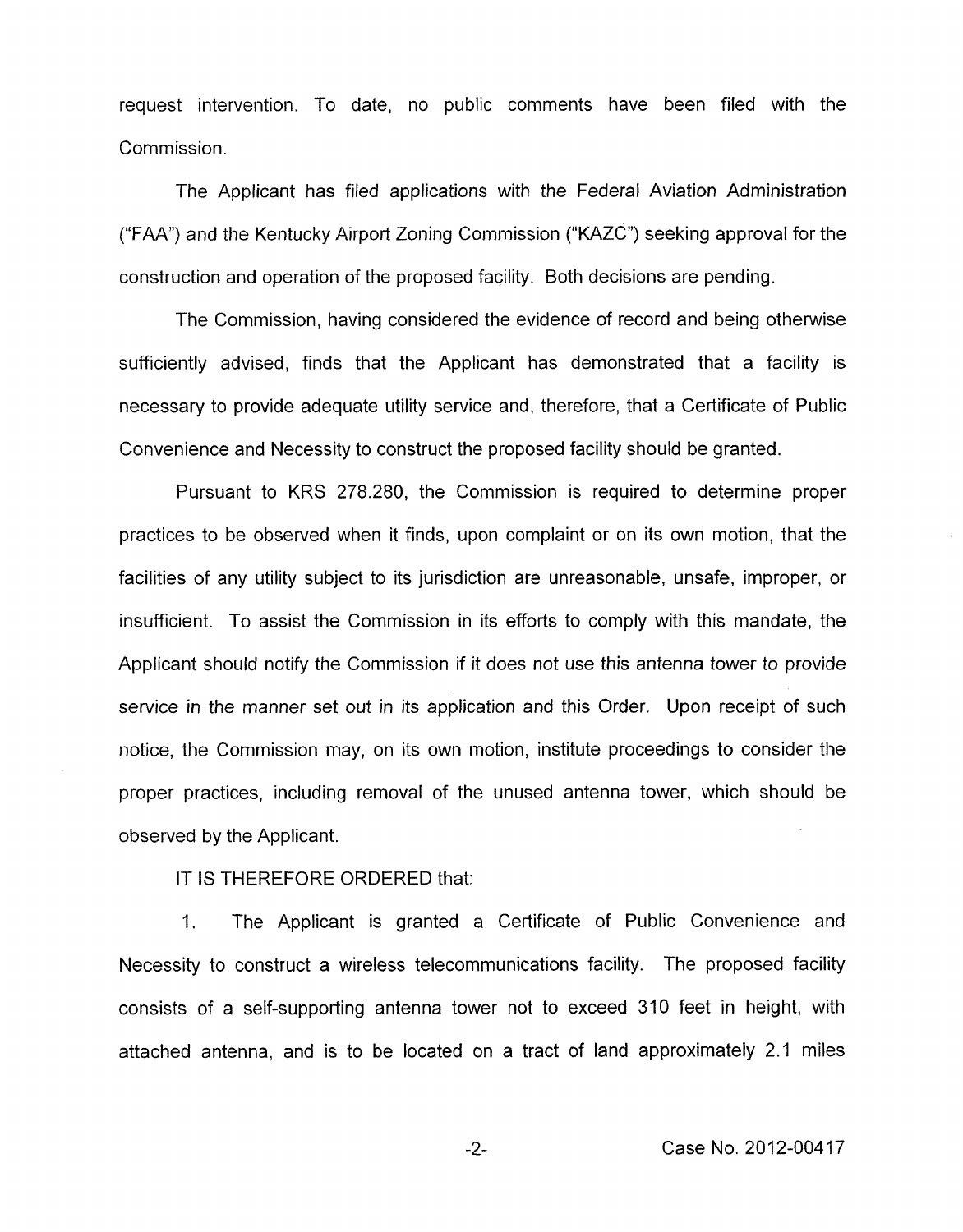southwest of the PerrylLeslie County line on the Hal Rogers Parkway, Dry Hill, Leslie County, Kentucky. The coordinates for the proposed facility are North Latitude 37' 13' 21" by West Longitude 83° 22' 8.4".

2. The Applicant shall file a copy of the final decisions regarding the pending FAA and KAZC applications for the proposed construction within IO days of receiving the decisions.

3. The Applicant shall immediately notify the Commission in writing if, after the antenna tower is built and utility service is commenced, the tower is not used for a period of three months in the manner authorized by this Order.

4. Dacuments filed, if any, in the future pursuant to ordering paragraphs 2 and 3 herein shall reference this case number and shall be retained in the utility's general correspondence files.

By the Commission



Ve∕Director

Case No. 2012-00417